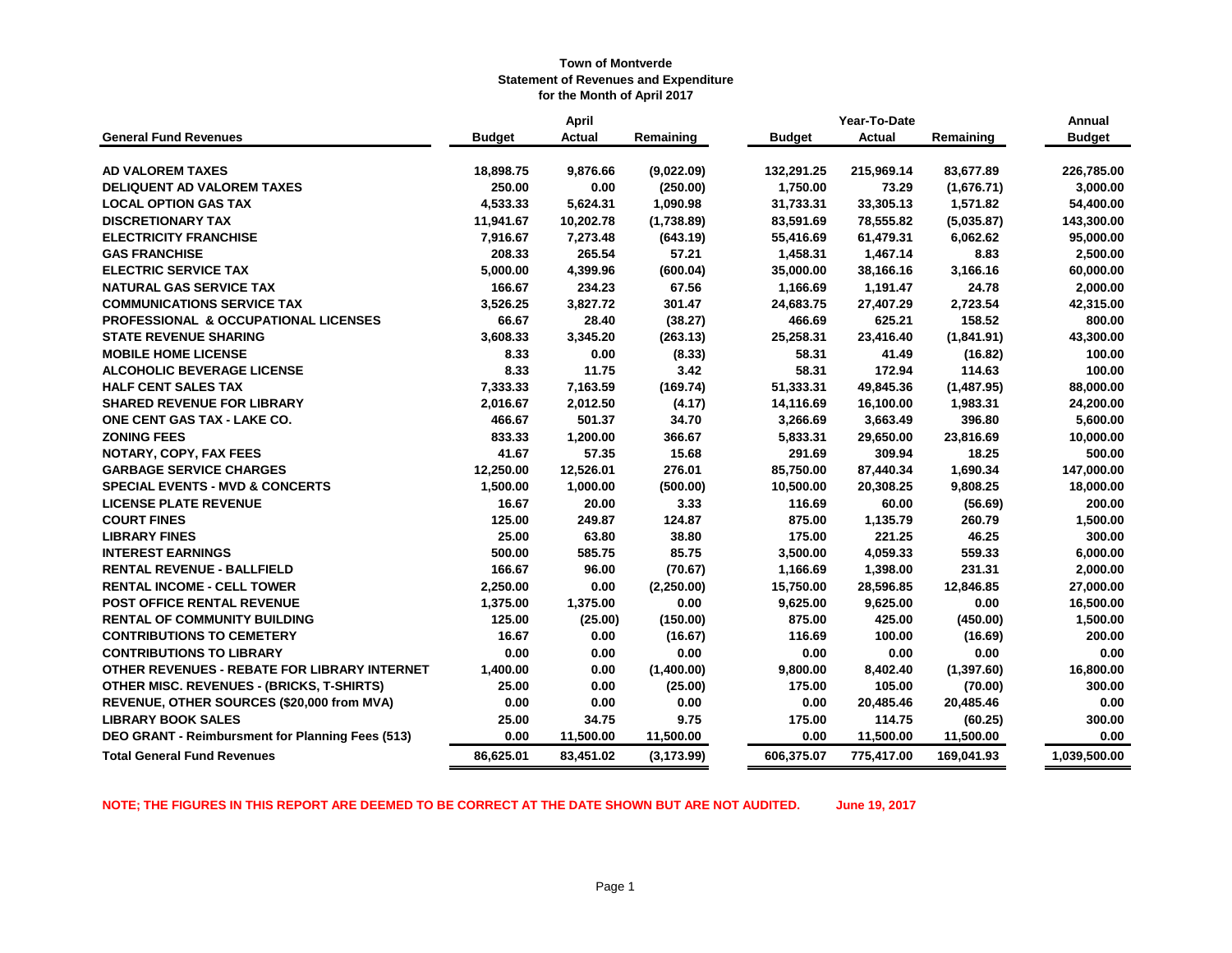|                                                                            |               | <b>April</b>  |            |                        | Year-To-Date  |                        | Annual                 |
|----------------------------------------------------------------------------|---------------|---------------|------------|------------------------|---------------|------------------------|------------------------|
| <b>General Fund Expenditure by Department</b>                              | <b>Budget</b> | <b>Actual</b> | Remaining  | <b>Budget</b>          | <b>Actual</b> | Remaining              | <b>Budget</b>          |
| <b>Elections Section (510)</b>                                             | 8.33          | 0.00          | 8.33       | 58.31                  | 0.00          | 58.31                  | 100.00                 |
| <b>Council Section (511)</b>                                               | 2,857.09      | 2,350.00      | 507.09     | 19,999.63              | 17,596.63     | 2,403.00               | 34,285.00              |
| <b>Mayor's Department (512)</b>                                            | 1,487.50      | 1,200.00      | 287.50     | 10,412.50              | 11,750.00     | (1,337.50)             | 17,850.00              |
| <b>Financial and Administrative (513)</b>                                  | 15,802.18     | 11,225.41     | 4,576.77   | 116,293.29             | 105,580.88    | 10,712.41              | 195,304.00             |
| <b>Legal Section (514)</b>                                                 | 3,625.00      | 4,351.47      | (726.47)   | 25.375.00              | 23,570.13     | 1,804.87               | 43,500.00              |
| <b>COP Program Section (520)</b>                                           | 591.66        | 365.84        | 225.82     | 4.141.62               | 2,995.01      | 1,146.61               | 7,100.00               |
| <b>Law Enforcement Section (521)</b>                                       | 22,085.77     | 22,116.88     | (31.11)    | 73,467.71              | 71,576.01     | 1,891.70               | 102,764.00             |
| <b>Garbage Section (534)</b>                                               | 10,250.00     | 10,386.82     | (136.82)   | 71,750.00              | 73,124.45     | (1,374.45)             | 123,000.00             |
| <b>Public Works Special Projects (539)</b>                                 | 1,266.67      | 1,200.75      | 65.92      | 8,866.69               | 5,746.93      | 3,119.76               | 15,200.00              |
| <b>Roads Department (541)</b>                                              | 15,117.33     | 17,163.67     | (2,046.34) | 113,121.31             | 100,007.28    | 13,114.03              | 188,708.00             |
| <b>Special Events Section (559)</b>                                        | 2,083.33      | 1,135.00      | 948.33     | 14,583.31              | 40,092.39     | (25,509.08)            | 25,000.00              |
| <b>Cemetery Section (569)</b>                                              | 83.33         | 0.00          | 83.33      | 583.31                 | 0.00          | 583.31                 | 1,000.00               |
| <b>Library Section (571)</b>                                               | 9,494.41      | 7,816.73      | 1,677.68   | 71,327.87              | 72,208.26     | (880.39)               | 118,800.00             |
| <b>Parks Department (572)</b>                                              | 6,757.68      | 7,221.40      | (463.72)   | 50,553.76              | 46,507.12     | 4,046.64               | 84,342.00              |
| <b>Transfer to Fire Fund (599)</b>                                         | 4,014.17      | 4,014.17      | 0.00       | 28,099.19              | 28,099.19     | 0.00                   | 48,170.00              |
| <b>TOTAL GENERAL FUND EXPENDITURE</b>                                      | 95,524.45     | 90,548.14     | 4,976.31   | 608,633.50             | 598,854.28    | 9,779.22               | 1,005,123.00           |
| <b>Current Increase (Decrease) to Reserves:</b>                            |               | (7,097.12)    |            |                        | 176,562.72    |                        |                        |
| <b>GENERAL FUND RESERVES</b>                                               |               |               |            |                        |               |                        |                        |
|                                                                            |               |               |            |                        |               |                        | <b>Annual</b>          |
| Reserves (599)                                                             | <b>Budget</b> | <b>Actual</b> | Remaining  | <b>Budget</b>          | Actual        | Remaining              | <b>Budget</b>          |
| <b>GENERAL FUND RESERVES</b>                                               |               |               |            | 1,025,000.00           | 0.00          | 1,025,000.00           | 1,025,000.00           |
| <b>RESERVE FOR CEMETERY</b>                                                |               |               |            | 8,700.00               | 0.00          | 8,700.00               | 8,700.00               |
| <b>RESERVE FOR HISTORICAL ASSOCIATION</b><br><b>RESERVE FOR OPERATIONS</b> |               |               |            | 2.500.00<br>166,800.00 | 0.00<br>0.00  | 2,500.00<br>166,800.00 | 2.500.00<br>166,800.00 |
| <b>Total Reserves</b>                                                      |               |               |            | 1,203,000.00           | 0.00          | 1,203,000.00           | 1,203,000.00           |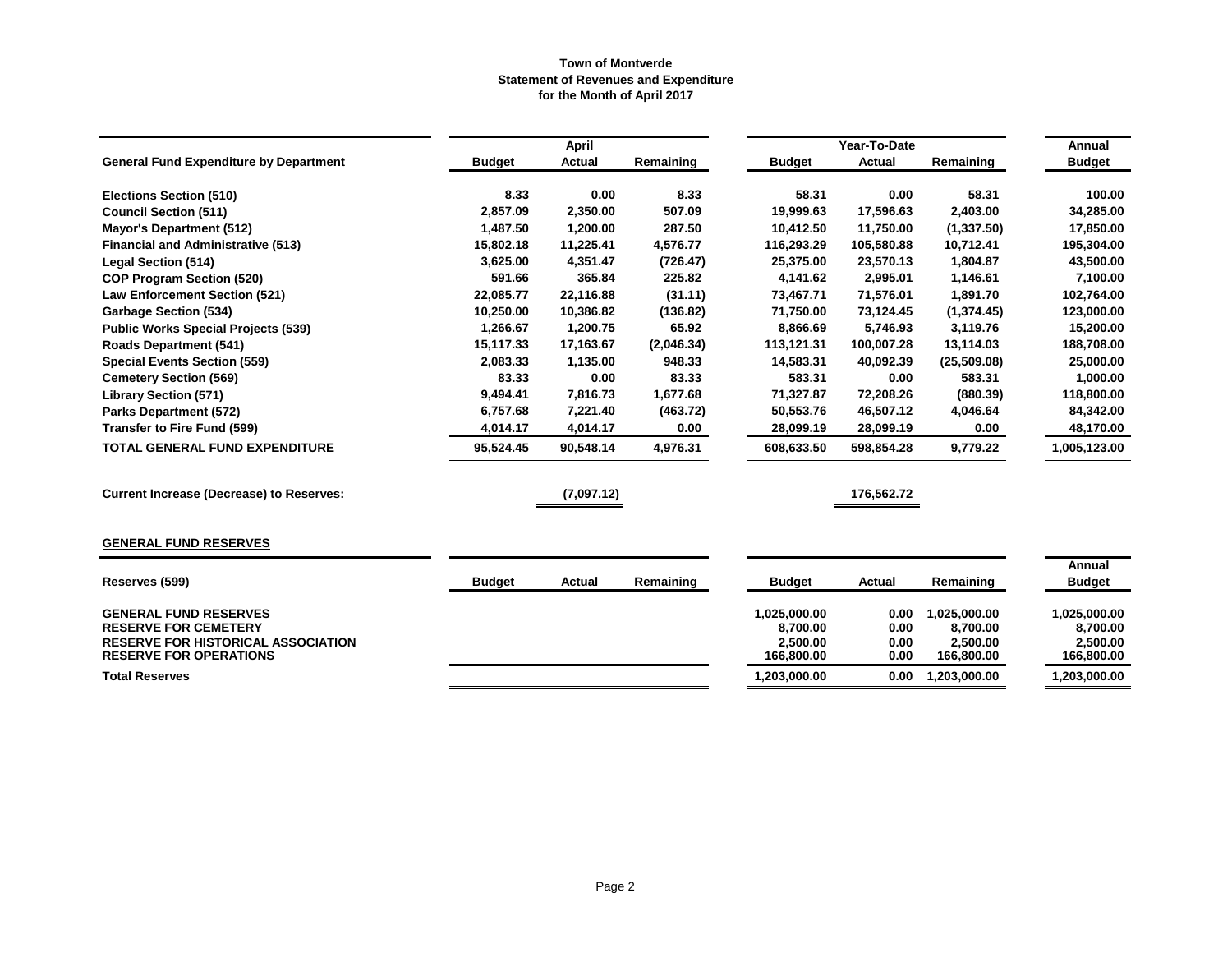# **BANK BALANCES**

|                                                 |              | April               |              | Year-To-Date |                     |              |  |  |
|-------------------------------------------------|--------------|---------------------|--------------|--------------|---------------------|--------------|--|--|
| <b>BANK BALANCES - Per Balance Sheet</b>        | Opening      | <b>Debit/Credit</b> | Closing      | Opening      | <b>Debit/Credit</b> | Closing      |  |  |
| <b>Operating Account</b>                        | (57, 938.88) | 63.679.94           | 5.741.06     | 27.243.32    | (21,502.26)         | 5,741.06     |  |  |
| <b>Money Market account</b>                     | 1,632,095.68 | 19.764.58           | 1.651.860.26 | 1.353.134.47 | 298.725.79          | 1,651,860.26 |  |  |
| <b>Deposit Account - Water Account Deposits</b> | 69.804.01    | 405.00              | 70.209.01    | 68.289.01    | 1.920.00            | 70,209.01    |  |  |
| <b>Library Account</b>                          | 1.825.50     | (10.00)             | 1.815.50     | 1.975.50     | (160.00)            | 1,815.50     |  |  |
| Investment account                              | 277,672.75   | 0.00                | 277,672.75   | 277,672.75   | 0.00                | 277,672.75   |  |  |

## **EXPENDITURE BREAKDOWN BY DEPARTMENT**

|                                                     |               | <b>April</b>  |           |               | Year-To-Date |            | Annual        |
|-----------------------------------------------------|---------------|---------------|-----------|---------------|--------------|------------|---------------|
| <b>Elections Section (510)</b>                      | <b>Budget</b> | <b>Actual</b> | Remaining | <b>Budget</b> | Actual       | Remaining  | <b>Budget</b> |
| <b>OPERATING EXPENDITURE</b>                        | 8.33          | 0.00          | 8.33      | 58.31         | 0.00         | 58.31      | 100.00        |
| <b>Total Elections Section Expenditure</b>          | 8.33          | 0.00          | 8.33      | 58.31         | 0.00         | 58.31      | 100.00        |
|                                                     |               | April         |           |               | Year-To-Date |            | Annual        |
| <b>Council Section (511)</b>                        | <b>Budget</b> | Actual        | Remaining | <b>Budget</b> | Actual       | Remaining  | <b>Budget</b> |
| <b>CONTRACTURAL SERVICES (Council Stipends)</b>     | 2,350.00      | 2,350.00      | 0.00      | 16,450.00     | 16,019.73    | 430.27     | 28,200.00     |
| <b>TRAVEL</b>                                       | 416.67        | 0.00          | 416.67    | 2,916.69      | 1,576.90     | 1,339.79   | 5,000.00      |
| <b>PRINTING AND COPYING</b>                         | 16.67         | 0.00          | 16.67     | 116.69        | 0.00         | 116.69     | 200.00        |
| SUBSCRIPTIONS, MEMBERSHIP AND TRAINING              | 73.75         | 0.00          | 73.75     | 516.25        | 0.00         | 516.25     | 885.00        |
| <b>Total Council Department Expenditure</b>         | 2,857.09      | 2,350.00      | 507.09    | 19,999.63     | 17,596.63    | 2,403.00   | 34,285.00     |
|                                                     |               | <b>April</b>  |           |               | Year-To-Date |            | Annual        |
| Mayor's Department (512)                            | <b>Budget</b> | Actual        | Remaining | <b>Budget</b> | Actual       | Remaining  | <b>Budget</b> |
| <b>CONTRACTURAL SERVICES (Mayor's Stipend)</b>      | 1,200.00      | 1,200.00      | 0.00      | 8,400.00      | 8,400.00     | 0.00       | 14,400.00     |
| <b>OTHER CURRENT CHARGES (Employee Recognition)</b> | 250.00        | 0.00          | 250.00    | 1,750.00      | 3,000.00     | (1,250.00) | 3,000.00      |
| <b>SUBSCRIPTIONS, MEMBERSHIPS AND TRAINING</b>      | 37.50         | 0.00          | 37.50     | 262.50        | 350.00       | (87.50)    | 450.00        |
| <b>Total Mayor's Department Expenditure</b>         | 1,487.50      | 1,200.00      | 287.50    | 10,412.50     | 11,750.00    | (1,337.50) | 17,850.00     |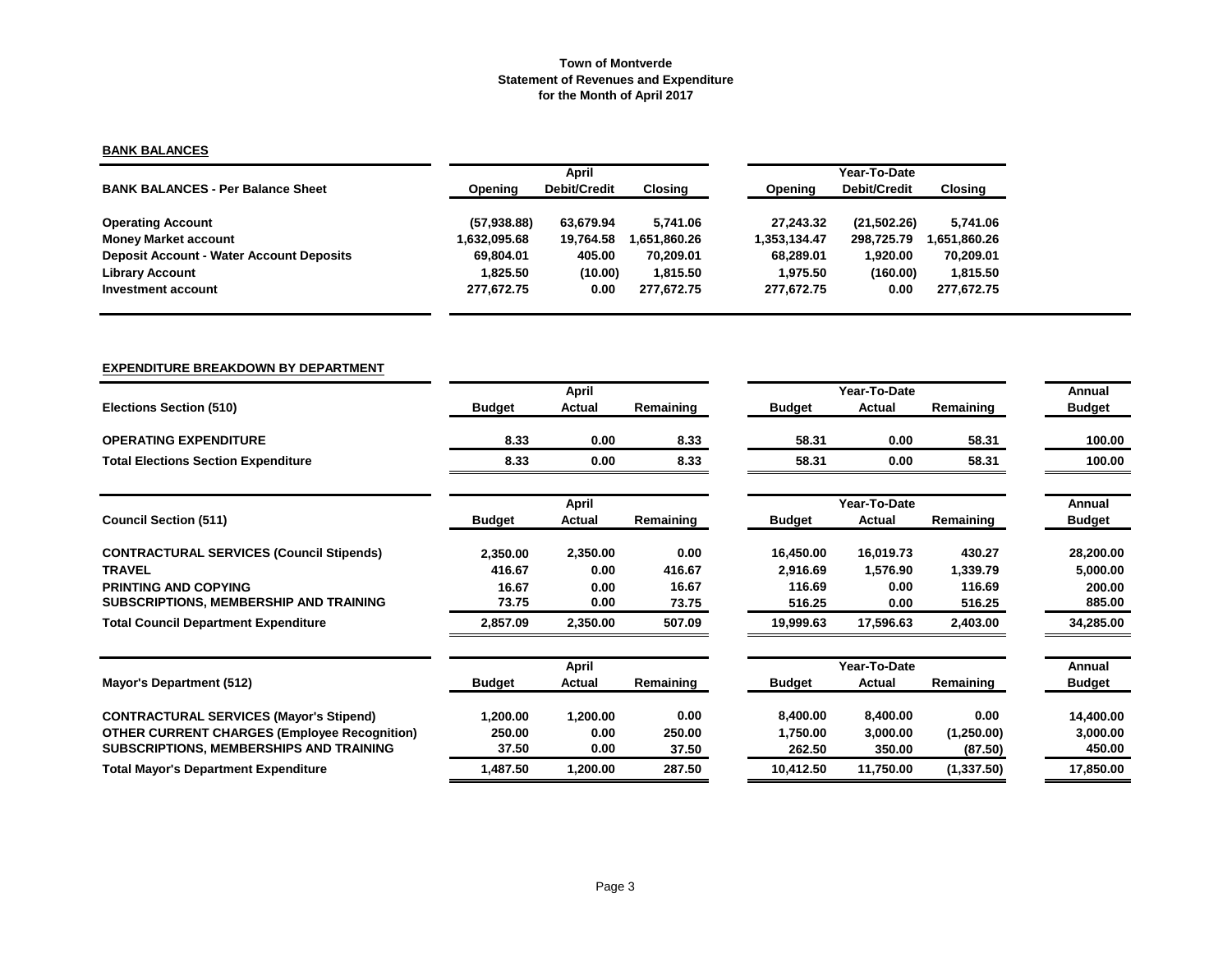|                                                            |               | <b>April</b>  |           |               | Year-To-Date  |              | Annual        |
|------------------------------------------------------------|---------------|---------------|-----------|---------------|---------------|--------------|---------------|
| <b>Financial and Administrative Department (513)</b>       | <b>Budget</b> | <b>Actual</b> | Remaining | <b>Budget</b> | <b>Actual</b> | Remaining    | <b>Budget</b> |
| <b>REGULAR SALARIES &amp; WAGES</b>                        | 2,561.67      | 2,365.94      | 195.73    | 17,931.69     | 17,870.28     | 61.41        | 30,740.00     |
| <b>HEALTH INSURANCE</b>                                    | 656.92        | 345.90        | 311.02    | 4,598.44      | 3,217.88      | 1,380.56     | 7,883.00      |
| <b>RETIREMENT PLAN</b>                                     | 192.67        | 177.92        | 14.75     | 1,348.69      | 1,221.43      | 127.26       | 2,312.00      |
| <b>FICA MATCHING</b>                                       | 196.00        | 178.22        | 17.78     | 1,372.00      | 1,351.90      | 20.10        | 2,352.00      |
| <b>WORKERS COMPENSATION</b>                                | 17.83         | 0.00          | 17.83     | 124.81        | 1,929.00      | (1,804.19)   | 214.00        |
| PROFESSIONAL SERVICES: TOTAL (of italics below)            | 6,922.92      | 5,309.66      | 1,613.26  | 48,460.44     | 38,051.07     | 10,409.37    | 83,075.00     |
| <b>Planning Consultant (See also DEO Grant Revenue)</b>    | 2,166.67      | 1,615.00      | 551.67    | 15,166.69     | 25,567.50     | (10, 400.81) | 26,000.00     |
| Engineering (non-project)                                  | 4,166.67      | 3,689.03      | 477.64    | 29,166.69     | 11,541.34     | 17,625.35    | 50,000.00     |
| <b>Background Check and Bank Fees</b>                      | 6.25          | 5.63          | 0.62      | 43.75         | 42.23         | 1.52         | 75.00         |
| <b>Municode Services</b>                                   | 583.33        | 0.00          | 583.33    | 4,083.31      | 900.00        | 3,183.31     | 7,000.00      |
| <b>ACCOUNTING &amp; AUDITING</b>                           | 833.33        | 0.00          | 833.33    | 5,833.31      | 0.00          | 5,833.31     | 10,000.00     |
| <b>CONTRACTUAL SERVICES: TOTAL (of italics below)</b>      | 604.17        | 761.43        | (157.26)  | 4,229.19      | 10,206.81     | (5,977.62)   | 7,250.00      |
| <b>Consulting Service</b>                                  | 416.67        | 618.75        | (202.08)  | 2,916.69      | 9,518.78      | (6,602.09)   | 5,000.00      |
| <b>Janitorial Services</b>                                 | 166.67        | 90.90         | 75.77     | 1,166.69      | 489.55        | 677.14       | 2,000.00      |
| <b>Internet Domain</b>                                     | 20.83         | 51.78         | (30.95)   | 145.81        | 198.48        | (52.67)      | 250.00        |
| <b>TRAVEL</b>                                              | 166.67        | 0.00          | 166.67    | 1,166.69      | 92.10         | 1,074.59     | 2,000.00      |
| <b>TELEPHONE &amp; CABLE INTERNET SERVICE</b>              | 500.00        | 501.49        | (1.49)    | 3,500.00      | 3,461.43      | 38.57        | 6,000.00      |
| <b>POSTAGE &amp; FREIGHT</b>                               | 250.00        | 25.00         | 225.00    | 1,750.00      | 1,289.92      | 460.08       | 3,000.00      |
| <b>UTILITIES</b>                                           | 441.67        | 321.67        | 120.00    | 3,091.69      | 2,271.40      | 820.29       | 5,300.00      |
| <b>RENTALS &amp; LEASES (Copier)</b>                       | 183.33        | 333.03        | (149.70)  | 1,283.31      | 1,508.21      | (224.90)     | 2,200.00      |
| <b>INSURANCE</b>                                           | 0.00          | 0.00          | 0.00      | 5,678.00      | 5,476.94      | 201.06       | 5,678.00      |
| <b>REPAIR &amp; MAINTENANCE: TOTAL (of italics below)</b>  | 1,541.67      | 563.87        | 977.80    | 10,791.69     | 11,741.57     | (949.88)     | 18,500.00     |
| <b>USTI Software Maintenance Contract</b>                  | 250.00        | 0.00          | 250.00    | 1,750.00      | 2,440.00      | (690.00)     | 3,000.00      |
| <b>Pest Control/Termite Protection</b>                     | 54.17         | 0.00          | 54.17     | 379.19        | 601.96        | (222.77)     | 650.00        |
| <b>Alarm System</b>                                        | 100.00        | 51.41         | 48.59     | 700.00        | 600.78        | 99.22        | 1,200.00      |
| <b>Fire Equipment Inspections</b>                          | 4.17          | 0.00          | 4.17      | 29.19         | 0.00          | 29.19        | 50.00         |
| <b>Computer Maintenance</b>                                | 75.00         | 0.00          | 75.00     | 525.00        | 382.98        | 142.02       | 900.00        |
| <b>Repairs to Buildings</b>                                | 125.00        | 512.46        | (387.46)  | 875.00        | 1.039.57      | (164.57)     | 1,500.00      |
| Renovation of Auditorium (Chairs and Blinds)               | 833.33        | 0.00          | 833.33    | 5,833.31      | 5,546.08      | 287.23       | 10,000.00     |
| S.I.R.E Software Maintenance                               | 100.00        | 0.00          | 100.00    | 700.00        | 1,130.20      | (430.20)     | 1,200.00      |
| <b>PRINTING &amp; COPYING</b>                              | 116.67        | 0.00          | 116.67    | 816.72        | 945.02        | (128.30)     | 1,400.00      |
| <b>OTHER CHARGES - Town Hall Exp. &amp; Recording Fees</b> | 208.33        | 87.09         | 121.24    | 1,458.31      | 2,034.57      | (576.26)     | 2,500.00      |
| <b>OFFICE SUPPLIES</b>                                     | 83.33         | 210.62        | (127.29)  | 583.31        | 487.18        | 96.13        | 1,000.00      |
| <b>OPERATING SUPPLIES - Janitorial Supplies</b>            | 141.67        | 43.57         | 98.10     | 991.69        | 336.17        | 655.52       | 1,700.00      |
| <b>SUBSCRIPTIONS, MEMBERSHIPS, &amp; TRAINING</b>          | 183.33        | 0.00          | 183.33    | 1,283.31      | 2,088.00      | (804.69)     | 2,200.00      |
| <b>Total Financial &amp; Admin Expenditure</b>             | 15,802.18     | 11,225.41     | 4,576.77  | 116,293.29    | 105,580.88    | 10,712.41    | 195,304.00    |

# *Highlights:*

*Fees incurred for Planning Consultant for review of permit applications, site plans, variances, etc are reimbursed to the Town by the applicant*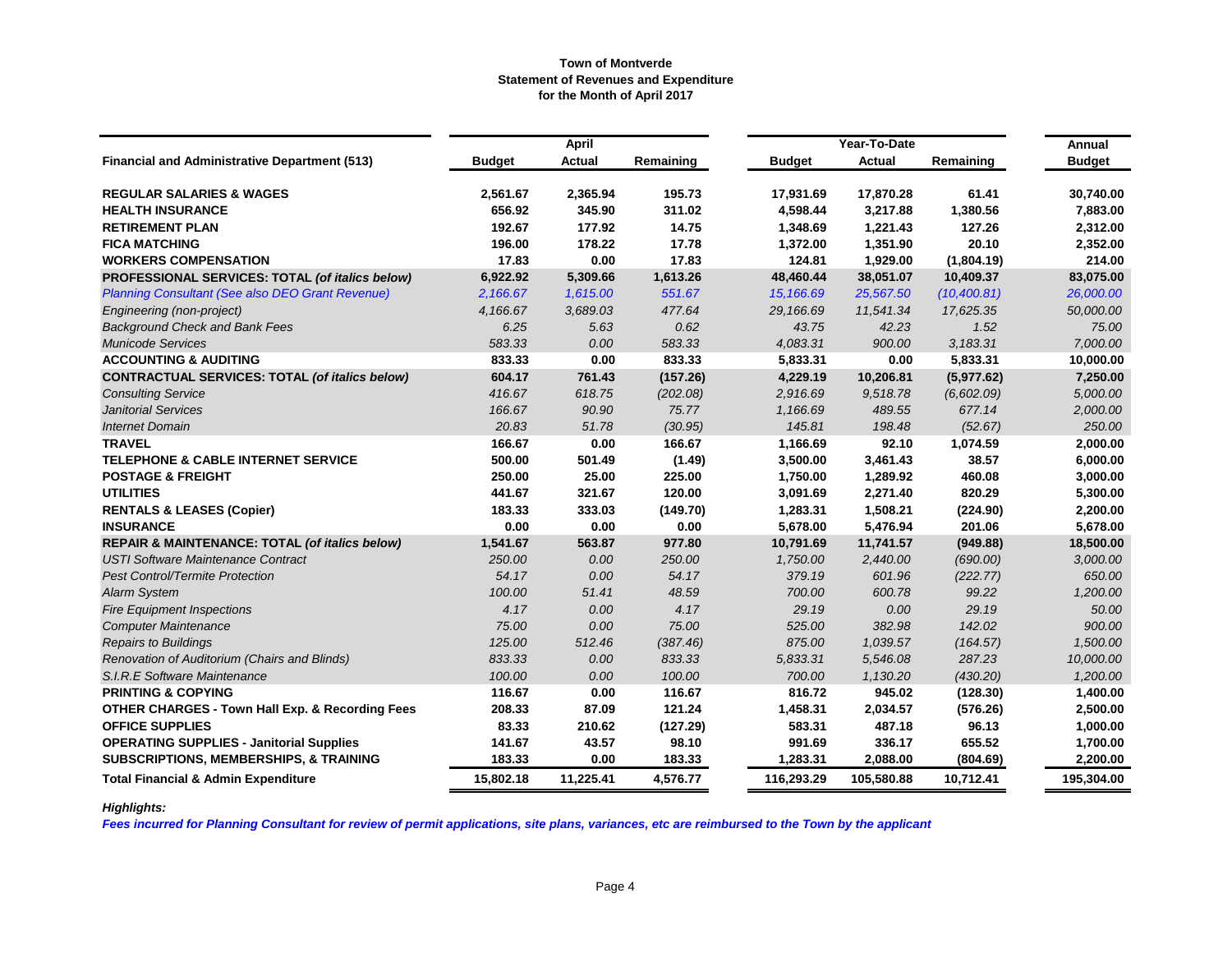|                                                      |               | <b>April</b>  |            |               | Year-To-Date  |             | Annual        |
|------------------------------------------------------|---------------|---------------|------------|---------------|---------------|-------------|---------------|
| <b>Legal Section (514)</b>                           | <b>Budget</b> | <b>Actual</b> | Remaining  | <b>Budget</b> | <b>Actual</b> | Remaining   | <b>Budget</b> |
| <b>PROFESSIONAL SERVICES - Legal Councel</b>         | 3,333.33      | 2,103.00      | 1,230.33   | 23,333.31     | 17,124.63     | 6,208.68    | 40,000.00     |
| <b>LEGAL ADVERTS</b>                                 | 291.67        | 2,248.47      | (1,956.80) | 2,041.69      | 6,445.50      | (4,403.81)  | 3,500.00      |
| <b>Total Legal Section Expenditure</b>               | 3,625.00      | 4,351.47      | (726.47)   | 25,375.00     | 23,570.13     | 1,804.87    | 43,500.00     |
|                                                      |               | April         |            |               | Year-To-Date  |             | Annual        |
| <b>COP Program Section (520)</b>                     | <b>Budget</b> | Actual        | Remaining  | <b>Budget</b> | <b>Actual</b> | Remaining   | <b>Budget</b> |
|                                                      |               |               |            |               |               |             | Annual        |
| <b>TELEPHONE</b>                                     | 8.33          | 0.00          | 8.33       | 58.31         | 2.64          | 55.67       | 100.00        |
| <b>REPAIR &amp; MAINTENANCE</b>                      | 83.33         | 35.84         | 47.49      | 583.31        | 2,630.84      | (2,047.53)  | 1,000.00      |
| OTHER CHARGES AND OBLIGATIONS                        | 416.67        | 330.00        | 86.67      | 2,916.69      | 333.25        | 2,583.44    | 5,000.00      |
| <b>FUEL</b>                                          | 83.33         | 0.00          | 83.33      | 583.31        | 28.28         | 555.03      | 1,000.00      |
| <b>Total COP Program Expenditure</b>                 | 591.66        | 365.84        | 225.82     | 4,141.62      | 2,995.01      | 1,146.61    | 7,100.00      |
|                                                      |               | <b>April</b>  |            |               | Year-To-Date  |             | <b>Annual</b> |
| <b>Law Enforcement Section (521)</b>                 | <b>Budget</b> | Actual        | Remaining  | Budget        | Actual        | Remaining   | <b>Budget</b> |
| <b>LAKE COUNTY SHERIFF'S CONTRACT Paid Quarterly</b> | 20,283.28     | 20,283.28     | 0.00       | 60,850.28     | 60,849.84     | 0.44        | 81,134.00     |
| <b>FUNDS FOR EXTRA DETAILS</b>                       | 1,666.66      | 1,701.25      | (34.59)    | 11,666.62     | 9,786.85      | 1,879.77    | 20,000.00     |
| <b>TELEPHONE</b>                                     | 91.67         | 81.52         | 10.15      | 641.69        | 560.66        | 81.03       | 1,100.00      |
| <b>UTILITIES - Electricity</b>                       | 35.83         | 37.45         | (1.62)     | 250.81        | 200.25        | 50.56       | 430.00        |
| REPAIR & MAINTENANCE - Pest Control & Fire Ex. Insp. | 8.33          | 13.38         | (5.05)     | 58.31         | 178.41        | (120.10)    | 100.00        |
| <b>Total Law Enforcement Expenditure</b>             | 22,085.77     | 22,116.88     | (31.11)    | 73,467.71     | 71,576.01     | 1,891.70    | 102,764.00    |
|                                                      |               | <b>April</b>  |            |               | Year-To-Date  |             | Annual        |
| <b>Garbage Section (534)</b>                         | <b>Budget</b> | Actual        | Remaining  | Budget        | Actual        | Remaining   | <b>Budget</b> |
| <b>CONTRACTUAL SERVICES</b>                          | 10,250.00     | 10,386.82     | (136.82)   | 71,750.00     | 73,124.45     | (1, 374.45) | 123,000.00    |
| <b>Total Garbage Section Expenditure</b>             | 10,250.00     | 10,386.82     | (136.82)   | 71,750.00     | 73,124.45     | (1, 374.45) | 123,000.00    |
|                                                      |               | April         |            |               | Year-To-Date  |             | Annual        |
| <b>Public Works General Projects (539)</b>           | <b>Budget</b> | Actual        | Remaining  | Budget        | Actual        | Remaining   | <b>Budget</b> |
| <b>REPAIRS AND MAINTENANCE</b>                       | 600.00        | 922.11        | (322.11)   | 4,200.00      | 2,063.59      | 2,136.41    | 6,000.00      |
| <b>LAKE FLORENCE ELECTRICITY</b>                     | 500.00        | 230.98        | 269.02     | 3,500.00      | 3,018.18      | 481.82      | 6,000.00      |
| <b>ELECTRICITY AT PW BUILDING</b>                    | 41.67         | 47.66         | (5.99)     | 291.69        | 233.02        | 58.67       | 500.00        |
| <b>LANDSCAPING AT PW BUILDING</b>                    | 0.00          | 0.00          | 0.00       | 0.00          | 0.00          | 0.00        | 1,200.00      |
| <b>OPERATING SUPPLIES</b>                            | 125.00        | 0.00          | 125.00     | 875.00        | 432.14        | 442.86      | 1,500.00      |
| <b>Total Public Works General Projects</b>           | 1,266.67      | 1,200.75      | 65.92      | 8,866.69      | 5,746.93      | 3,119.76    | 15,200.00     |
|                                                      |               |               |            |               |               |             |               |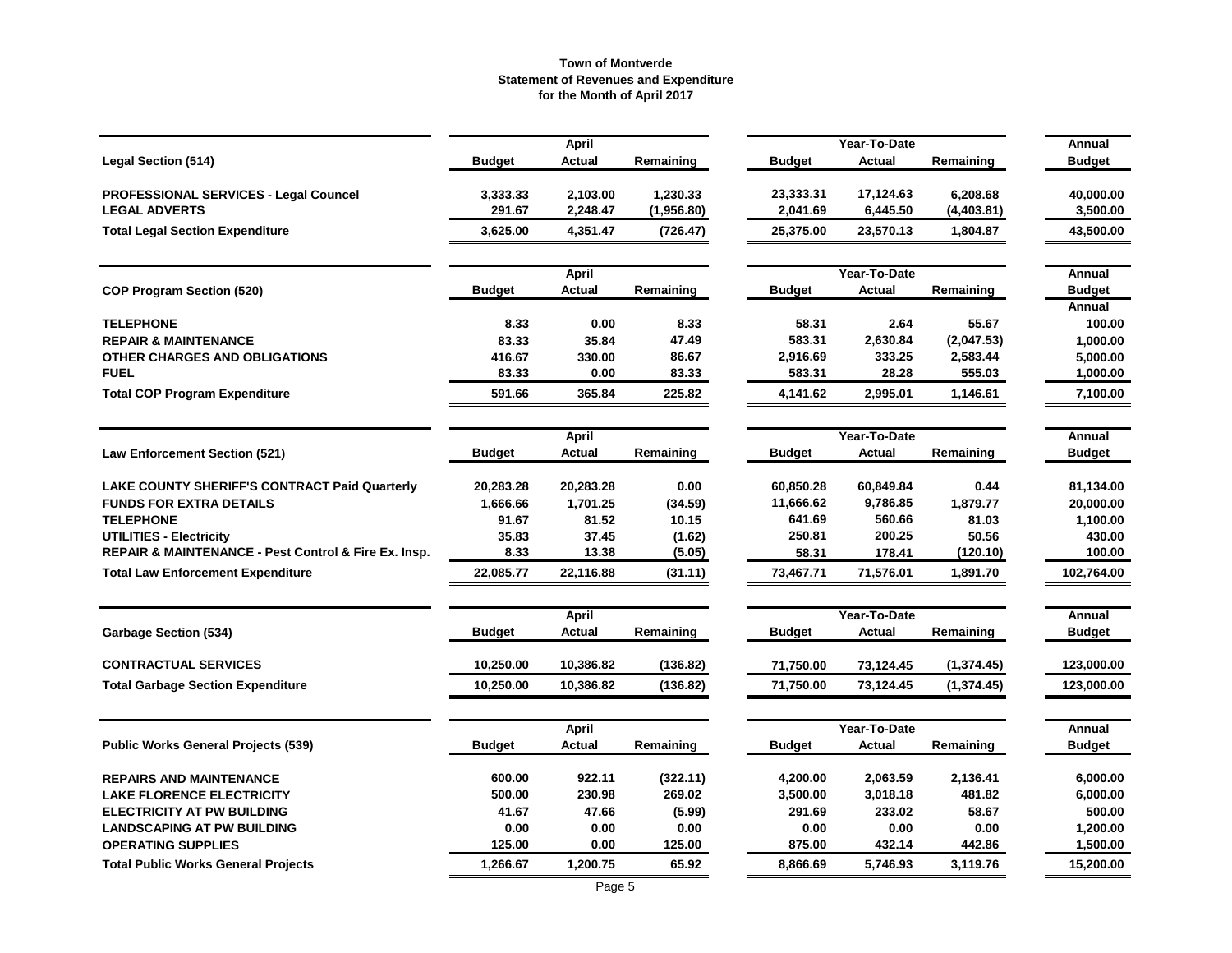|                                                                            |               | <b>April</b>  |            |               | Year-To-Date  |              | Annual        |
|----------------------------------------------------------------------------|---------------|---------------|------------|---------------|---------------|--------------|---------------|
| <b>Roads Department (541)</b>                                              | <b>Budget</b> | Actual        | Remaining  | <b>Budget</b> | Actual        | Remaining    | <b>Budget</b> |
| <b>REGULAR SALARIES &amp; WAGES</b>                                        | 2,406.33      | 2,341.68      | 64.65      | 16,844.31     | 17,492.35     | (648.04)     | 28,876.00     |
| <b>RETIREMENT PLAN</b>                                                     | 181.00        | 176.34        | 4.66       | 1,267.00      | 1,216.25      | 50.75        | 2,172.00      |
| <b>UNIFORMS &amp; CLOTHING</b>                                             | 20.83         | 0.00          | 20.83      | 145.81        | 0.00          | 145.81       | 250.00        |
| <b>FICA MATCHING</b>                                                       | 184.17        | 179.13        | 5.04       | 1,289.19      | 1,338.15      | (48.96)      | 2,210.00      |
| <b>WORKERS COMPENSATION</b>                                                | 133.33        | 0.00          | 133.33     | 933.31        | 1,506.00      | (572.69)     | 1,600.00      |
| <b>PROFESSIONAL SERVICES - Engineering</b>                                 | 416.67        | 0.00          | 416.67     | 2,916.69      | 0.00          | 2,916.69     | 5,000.00      |
| <b>CONTRACTUAL SERVICES - Removal of Trees, Lowry</b><br><b>UTILITIES:</b> | 833.33        | 0.00          | 833.33     | 5,833.31      | 10,525.45     | (4,692.14)   | 10,000.00     |
| <b>Street Lighting - Power</b>                                             | 1,041.67      | 985.43        | 56.24      | 7,291.69      | 6,965.99      | 325.70       | 12,500.00     |
| <b>Street Lighting - Equipment Rental &amp; Lease</b>                      | 2,250.00      | 1,981.12      | 268.88     | 15,750.00     | 13,630.03     | 2,119.97     | 27,000.00     |
| <b>INSURANCE</b>                                                           | 0.00          | 0.00          | 0.00       | 7,300.00      | 7,041.78      | 258.22       | 7,300.00      |
| <b>REPAIR AND MAINTENANCE - Truck Service</b>                              | 500.00        | 709.47        | (209.47)   | 3,500.00      | 2,359.41      | 1,140.59     | 6,000.00      |
| <b>OPERATING SUPPLIES</b>                                                  | 62.50         | 0.00          | 62.50      | 437.50        | 71.56         | 365.94       | 750.00        |
| <b>FUEL</b>                                                                | 20.83         | 0.00          | 20.83      | 145.81        | 64.24         | 81.57        | 250.00        |
| <b>ROAD MATERIALS &amp; SUPPLIES</b>                                       | 650.00        | 6,490.50      | (5,840.50) | 4,550.00      | 7,290.50      | (2,740.50)   | 7,800.00      |
| <b>INFRASTRUCTURE - Road Repair</b>                                        | 6,250.00      | 4,300.00      | 1,950.00   | 43,750.00     | 30,505.57     | 13,244.43    | 75,000.00     |
| <b>AID TO GOVERNMENT AGENCIES - Grants</b>                                 | 166.67        | 0.00          | 166.67     | 1,166.69      | 0.00          | 1,166.69     | 2,000.00      |
| <b>Total Roads Department</b>                                              | 15,117.33     | 17,163.67     | (2,046.34) | 113,121.31    | 100,007.28    | 13,114.03    | 188,708.00    |
|                                                                            |               | April         |            |               | Year-To-Date  |              | Annual        |
| <b>Special Events Section (559)</b>                                        | <b>Budget</b> | Actual        | Remaining  | <b>Budget</b> | <b>Actual</b> | Remaining    | <b>Budget</b> |
| <b>MONTVERDE DAY &amp; CONCERTS IN THE PARK</b>                            | 2,083.33      | 1,135.00      | 948.33     | 14,583.31     | 40,092.39     | (25, 509.08) | 25.000.00     |
| <b>Total Special Events Section Expenditure</b>                            | 2,083.33      | 1,135.00      | 948.33     | 14,583.31     | 40,092.39     | (25,509.08)  | 25,000.00     |
| (Refer to Special Events in Revenue Section (page 1)                       |               |               |            |               |               |              |               |
|                                                                            |               | <b>April</b>  |            |               | Year-To-Date  |              | Annual        |
| <b>Cemetery Section (569)</b>                                              | <b>Budget</b> | <b>Actual</b> | Remaining  | <b>Budget</b> | <b>Actual</b> | Remaining    | <b>Budget</b> |
| <b>Repairs and Maintenance</b>                                             | 83.33         | 0.00          | 83.33      | 583.31        | 0.00          | 583.31       | 1,000.00      |
| <b>Total Cemetery Section Expenditure</b>                                  | 83.33         | 0.00          | 83.33      | 583.31        | 0.00          | 583.31       | 1,000.00      |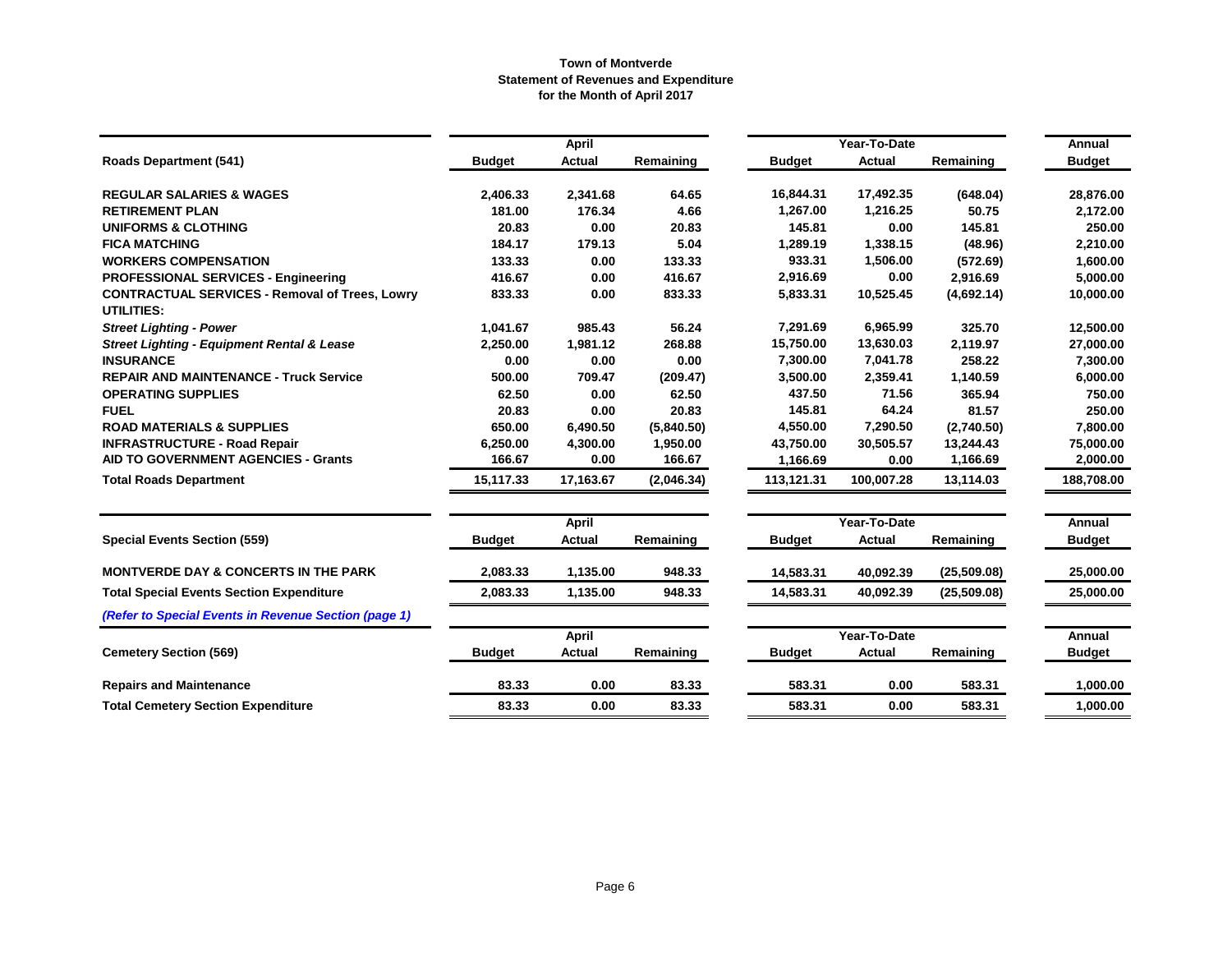|                                                           |               | April         |           |               | Year-To-Date |            | Annual        |
|-----------------------------------------------------------|---------------|---------------|-----------|---------------|--------------|------------|---------------|
| <b>Library Department (571)</b>                           | <b>Budget</b> | <b>Actual</b> | Remaining | <b>Budget</b> | Actual       | Remaining  | <b>Budget</b> |
| <b>REGULAR SALARIES &amp; WAGES</b>                       | 4,415.58      | 4,545.47      | (129.89)  | 30,909.06     | 31,340.69    | (431.63)   | 52,987.00     |
| <b>HEALTH INSURANCE</b>                                   | 1,260.08      | 1,218.86      | 41.22     | 8,820.56      | 9,504.60     | (684.04)   | 15,121.00     |
| <b>RETIREMENT PLAN</b>                                    | 246.50        | 323.79        | (77.29)   | 1,725.50      | 2,132.32     | (406.82)   | 2,958.00      |
| <b>FICA MATCHING</b>                                      | 337.83        | 346.10        | (8.27)    | 2,364.81      | 2,385.50     | (20.69)    | 4,054.00      |
| <b>WORKERS COMPENSATION</b>                               | 10.83         | 0.00          | 10.83     | 75.81         | 140.00       | (64.19)    | 130.00        |
| <b>CONTRACTUAL SERVICES:</b>                              |               |               |           |               | 0.00         |            |               |
| <b>Cleaning Services</b>                                  | 149.00        | 116.69        | 32.31     | 1,043.00      | 615.05       | 427.95     | 1,788.00      |
| <b>TRAVEL</b>                                             | 16.67         | 0.00          | 16.67     | 116.69        | 0.00         | 116.69     | 200.00        |
| TELEPHONE (80% of cost is rebated in revenues)            | 1,859.17      | 82.77         | 1,776.40  | 13,014.19     | 11,106.58    | 1,907.61   | 22,310.00     |
| <b>POSTAGE &amp; FREIGHT</b>                              | 16.67         | 0.00          | 16.67     | 116.69        | 0.00         | 116.69     | 200.00        |
| <b>UTILITIES</b>                                          | 375.00        | 444.93        | (69.93)   | 2,625.00      | 2,432.16     | 192.84     | 4,500.00      |
| <b>INSURANCE</b>                                          | 0.00          | 0.00          | 0.00      | 4,867.00      | 4,694.52     | 172.48     | 4,867.00      |
| <b>REPAIR &amp; MAINTENANCE: TOTAL (of italics below)</b> | 252.92        | 0.00          | 252.92    | 1,770.44      | 4,310.99     | (2,540.55) | 3,035.00      |
| <b>Pest Control</b>                                       | 19.58         | 0.00          | 19.58     | 137.06        | 241.53       | (104.47)   | 235.00        |
| <b>General Repairs and Maintenance</b>                    | 197.08        | 0.00          | 197.08    | 1,379.56      | 3,949.46     | (2,569.90) | 2,365.00      |
| <b>Alarm System Fees</b>                                  | 32.92         | 0.00          | 32.92     | 230.44        | 120.00       | 110.44     | 395.00        |
| <b>Fire Extinguisher Inspection</b>                       | 3.34          | 0.00          | 3.34      | 23.38         | 0.00         | 23.38      | 40.00         |
| <b>PROMOTIONAL ACTIVITIES</b>                             | 58.33         | 403.97        | (345.64)  | 408.31        | 538.97       | (130.66)   | 700.00        |
| OTHER CURRENT CHARGES AND OBLIGATIONS                     | 66.67         | 69.00         | (2.33)    | 466.69        | 752.26       | (285.57)   | 800.00        |
| <b>OFFICE SUPPLIES</b>                                    | 83.33         | 80.73         | 2.60      | 583.31        | 80.73        | 502.58     | 1,000.00      |
| <b>OPERATING SUPPLIES</b>                                 | 33.33         | 74.65         | (41.32)   | 233.31        | 389.09       | (155.78)   | 400.00        |
| <b>SUBSCRIPTIONS, MEMBERSHIPS, &amp; TRAINING</b>         | 20.83         | 0.00          | 20.83     | 145.81        | 0.00         | 145.81     | 250.00        |
| <b>MACHINERY AND EQUIPMENT</b>                            | 0.00          | 0.00          | 0.00      | 0.00          | 199.99       | (199.99)   | 0.00          |
| <b>LIBRARY BOOKS AND MATERIALS</b>                        | 291.67        | 109.77        | 181.90    | 2,041.69      | 1,584.81     | 456.88     | 3,500.00      |
| <b>Total Library Department Expenditure</b>               | 9,494.41      | 7,816.73      | 1,677.68  | 71,327.87     | 72,208.26    | (880.39)   | 118,800.00    |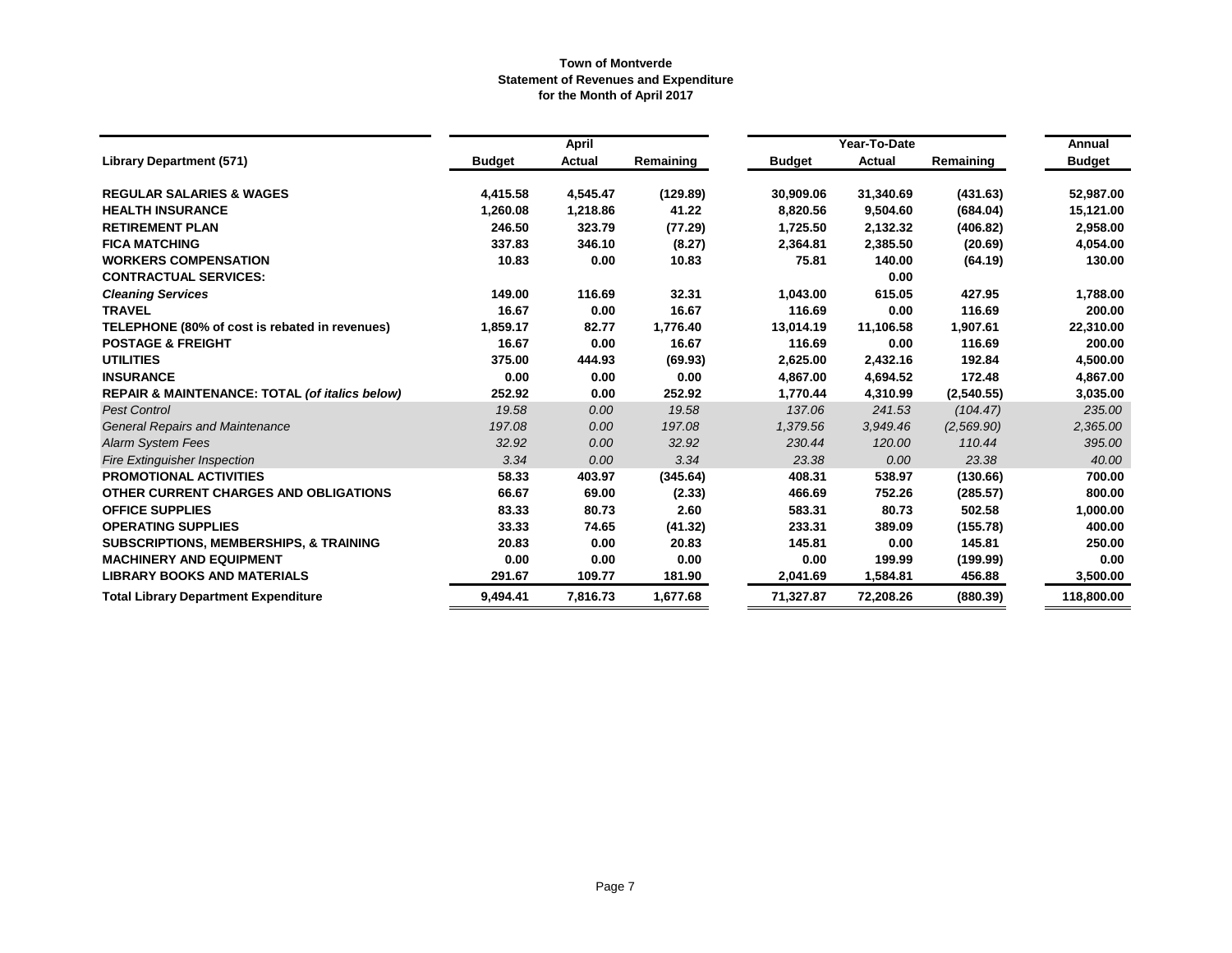|                                                              |               | <b>April</b>  |            |               | Year-To-Date  |            | Annual        |
|--------------------------------------------------------------|---------------|---------------|------------|---------------|---------------|------------|---------------|
| Parks Department (572)                                       | <b>Budget</b> | <b>Actual</b> | Remaining  | <b>Budget</b> | <b>Actual</b> | Remaining  | <b>Budget</b> |
| <b>PROFESSIONAL SERVICES</b>                                 | 416.67        | 0.00          | 416.67     | 2,916.69      | 0.00          | 2,916.69   | 5,000.00      |
| <b>CONTRACTUAL SERVICES:</b>                                 |               |               |            |               |               |            |               |
| <b>Tree Removal in Parks</b>                                 | 166.67        | 0.00          | 166.67     | 1,166.69      | 0.00          | 1,166.69   | 2,000.00      |
| Janitorial Services at the Community Building                | 116.00        | 65.11         | 50.89      | 812.00        | 563.38        | 248.62     | 1,392.00      |
| <b>TELEPHONE &amp; INTERNET</b>                              | 166.67        | 147.28        | 19.39      | 1,166.69      | 1,033.15      | 133.54     | 2,000.00      |
| <b>UTILITIES - Electric &amp; Gas</b>                        | 283.33        | 239.51        | 43.82      | 1,983.31      | 1,926.34      | 56.97      | 3,400.00      |
| <b>RENTALS &amp; LEASES</b>                                  | 16.67         | 0.00          | 16.67      | 116.69        | 0.00          | 116.69     | 200.00        |
| <b>INSURANCE</b>                                             | 0.00          | 0.00          | 0.00       | 3,250.00      | 3,129.68      | 120.32     | 3,250.00      |
| <b>REPAIR &amp; MAINTENANCE: TOTAL (of italics below)</b>    | 3,920.83      | 3,443.70      | 477.13     | 27,445.81     | 29,717.91     | (2,272.10) | 47,050.00     |
| <b>Pest Control</b>                                          | 50.00         | 50.00         | 0.00       | 350.00        | 904.53        | (554.53)   | 600.00        |
| Clearing of Lakes                                            | 54.16         | 0.00          | 54.16      | 379.12        | 0.00          | 379.12     | 650.00        |
| <b>Tree Trimming</b>                                         | 166.67        | 0.00          | 166.67     | 1,166.69      | 0.00          | 1,166.69   | 2,000.00      |
| <b>Fire Extinguisher Inspection</b>                          | 16.67         | 0.00          | 16.67      | 116.69        | 0.00          | 116.69     | 200.00        |
| Maintenance of Vehicles                                      | 133.33        | 33.99         | 99.34      | 933.31        | 459.09        | 474.22     | 1,600.00      |
| <b>Repairs to Community Building</b>                         | 133.33        | 559.71        | (426.38)   | 933.31        | 928.70        | 4.61       | 1,600.00      |
| <b>Maintainance of Parks</b>                                 | 291.67        | 0.00          | 291.67     | 2,041.69      | 7,688.37      | (5,646.68) | 3,500.00      |
| Mowing                                                       | 3,075.00      | 2,800.00      | 275.00     | 21,525.00     | 19,737.22     | 1,787.78   | 36,900.00     |
| <b>OTHER CURRENT CHARGES &amp; OBLIGATIONS</b>               | 4.17          | 0.00          | 4.17       | 29.19         | 0.00          | 29.19      | 50.00         |
| <b>OPERATING SUPPLIES</b>                                    | 166.67        | 18.67         | 148.00     | 1,166.69      | 1,257.93      | (91.24)    | 2,000.00      |
| <b>FUEL</b>                                                  | 250.00        | 40.63         | 209.37     | 1,750.00      | 445.73        | 1,304.27   | 3,000.00      |
| <b>CAPITAL OUTLAY - Truskett Park Fence &amp; Playground</b> | 1.250.00      | 3,266.50      | (2,016.50) | 8,750.00      | 8,433.00      | 317.00     | 15,000.00     |
| <b>Total Parks Department</b>                                | 6,757.68      | 7,221.40      | (463.72)   | 50,553.76     | 46,507.12     | 4,046.64   | 84,342.00     |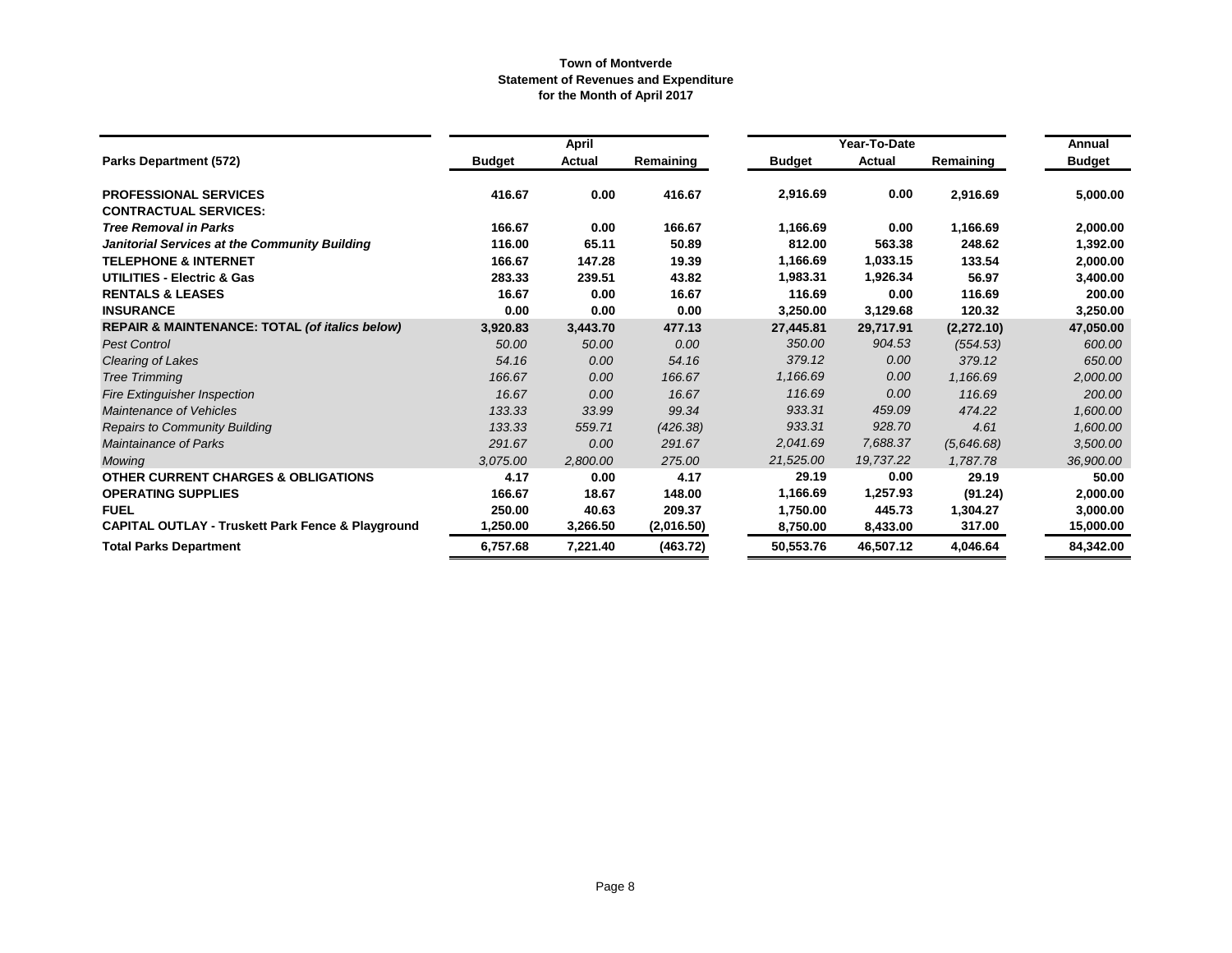## **WATER DEPARTMENT**

|                                      | April         |               |             |               | Annual     |           |               |
|--------------------------------------|---------------|---------------|-------------|---------------|------------|-----------|---------------|
| <b>Water Fund Revenues</b>           | <b>Budget</b> | <b>Actual</b> | Remaining   | <b>Budget</b> | Actual     | Remaining | <b>Budget</b> |
| <b>WATER SERVICE CHARGES</b>         | 24.750.00     | 30.745.57     | 5.995.57    | 173.250.00    | 195,611.79 | 22.361.79 | 297,000.00    |
| <b>CONNECTION/DISCONNECTION FEES</b> | 375.00        | 140.00        | (235.00)    | 2.625.00      | 2,296.00   | (329.00)  | 4.500.00      |
| <b>WATER IMPACT FEES</b>             | 1,133.33      | 0.00          | (1, 133.33) | 7,933.31      | 22,660.00  | 14.726.69 | 13,600.00     |
| <b>INSTALLATION CHARGES</b>          | 525.00        | 0.00          | (525.00)    | 3,675.00      | 10,500.00  | 6.825.00  | 6.300.00      |
| <b>INTEREST EARNINGS</b>             | 125.00        | 155.70        | 30.70       | 875.00        | 1,079.06   | 204.06    | 1,500.00      |
| <b>MISCELLANEOUS REVENUE</b>         | 33.33         | 0.00          | (33.33)     | 233.31        | 0.00       | (233.31)  | 400.00        |
| <b>Total Water Fund Revenues</b>     | 26,941.66     | 31.041.27     | 4,099.61    | 188.591.62    | 232.146.85 | 43,555.23 | 323,300.00    |

|                                                       |               | April    |           |               | Year-To-Date |            | Annual        |
|-------------------------------------------------------|---------------|----------|-----------|---------------|--------------|------------|---------------|
| <b>Water Fund Expenditure (533)</b>                   | <b>Budget</b> | Actual   | Remaining | <b>Budget</b> | Actual       | Remaining  | <b>Budget</b> |
| <b>REGULAR SALARIES &amp; WAGES</b>                   | 10,497.00     | 9,742.54 | 754.46    | 73,479.00     | 75,834.30    | (2,355.30) | 125,964.00    |
| <b>HEALTH INSURANCE</b>                               | 1,944.17      | 1,579.12 | 365.05    | 13,609.19     | 12,855.82    | 753.37     | 23,330.00     |
| <b>RETIREMENT PLAN</b>                                | 790.00        | 694.76   | 95.24     | 5,530.00      | 5,042.93     | 487.07     | 9,480.00      |
| UNIFORMS & CLOTHINGS                                  | 166.67        | 0.00     | 166.67    | 1,166.69      | 0.00         | 1,166.69   | 2,000.00      |
| <b>FICA MATCHING</b>                                  | 803.00        | 739.08   | 63.92     | 5,621.00      | 5,760.34     | (139.34)   | 9,636.00      |
| <b>WORKERS COMPENSATION</b>                           | 208.33        | 0.00     | 208.33    | 1,458.31      | 2,206.00     | (747.69)   | 2,500.00      |
| PROFESSIONAL SERVICES: TOTAL (of italics below)       | 1,183.33      | 1,911.84 | (728.51)  | 8,283.31      | 7,893.86     | 389.45     | 14,200.00     |
| <b>Engineering Services - As Necessary</b>            | 833.33        | 1,547.79 | (714.46)  | 5,833.31      | 4,639.00     | 1,194.31   | 10,000.00     |
| <b>Bank Fees</b>                                      | 333.33        | 364.05   | (30.72)   | 2,333.31      | 3,254.86     | (921.55)   | 4,000.00      |
| Annual Consumer Confidence Report                     | 16.67         | 0.00     | 16.67     | 116.69        | 0.00         | 116.69     | 200.00        |
| <b>ACCOUNTING &amp; AUDITING</b>                      | 666.67        | 0.00     | 666.67    | 4,666.69      | 0.00         | 4,666.69   | 8,000.00      |
| <b>CONTRACTUAL SERVICES: TOTAL (of italics below)</b> | 712.50        | 676.85   | 35.65     | 4,987.50      | 5,059.64     | (72.14)    | 8,550.00      |
| <b>Well/Water Testing - Plant Technicians</b>         | 650.00        | 650.00   | 0.00      | 4,550.00      | 4,790.00     | (240.00)   | 7,800.00      |
| Digging for Water Lines                               | 20.83         | 0.00     | 20.83     | 145.81        | 0.00         | 145.81     | 250.00        |
| Software Payments                                     | 41.67         | 26.85    | 14.82     | 291.69        | 269.64       | 22.05      | 500.00        |
| <b>TRAVEL</b>                                         | 200.00        | 0.00     | 200.00    | 1,400.00      | 0.00         | 1,400.00   | 2,400.00      |
| <b>TELEPHONE</b>                                      | 250.00        | 233.81   | 16.19     | 1,750.00      | 1,603.30     | 146.70     | 3,000.00      |
| <b>POSTAGE &amp; FREIGHT</b>                          | 300.00        | 25.00    | 275.00    | 2,100.00      | 2,518.00     | (418.00)   | 3,600.00      |
| <b>UTILITIES</b>                                      | 1,250.00      | 1,569.07 | (319.07)  | 8,750.00      | 9,095.27     | (345.27)   | 15,000.00     |
| <b>RENTALS &amp; LEASES - Copier Machine</b>          | 208.33        | 333.05   | (124.72)  | 1,458.31      | 1,508.23     | (49.92)    | 2,500.00      |
| <b>INSURANCE</b>                                      | 0.00          | 0.00     | 0.00      | 10,140.00     | 9,780.25     | 359.75     | 10,140.00     |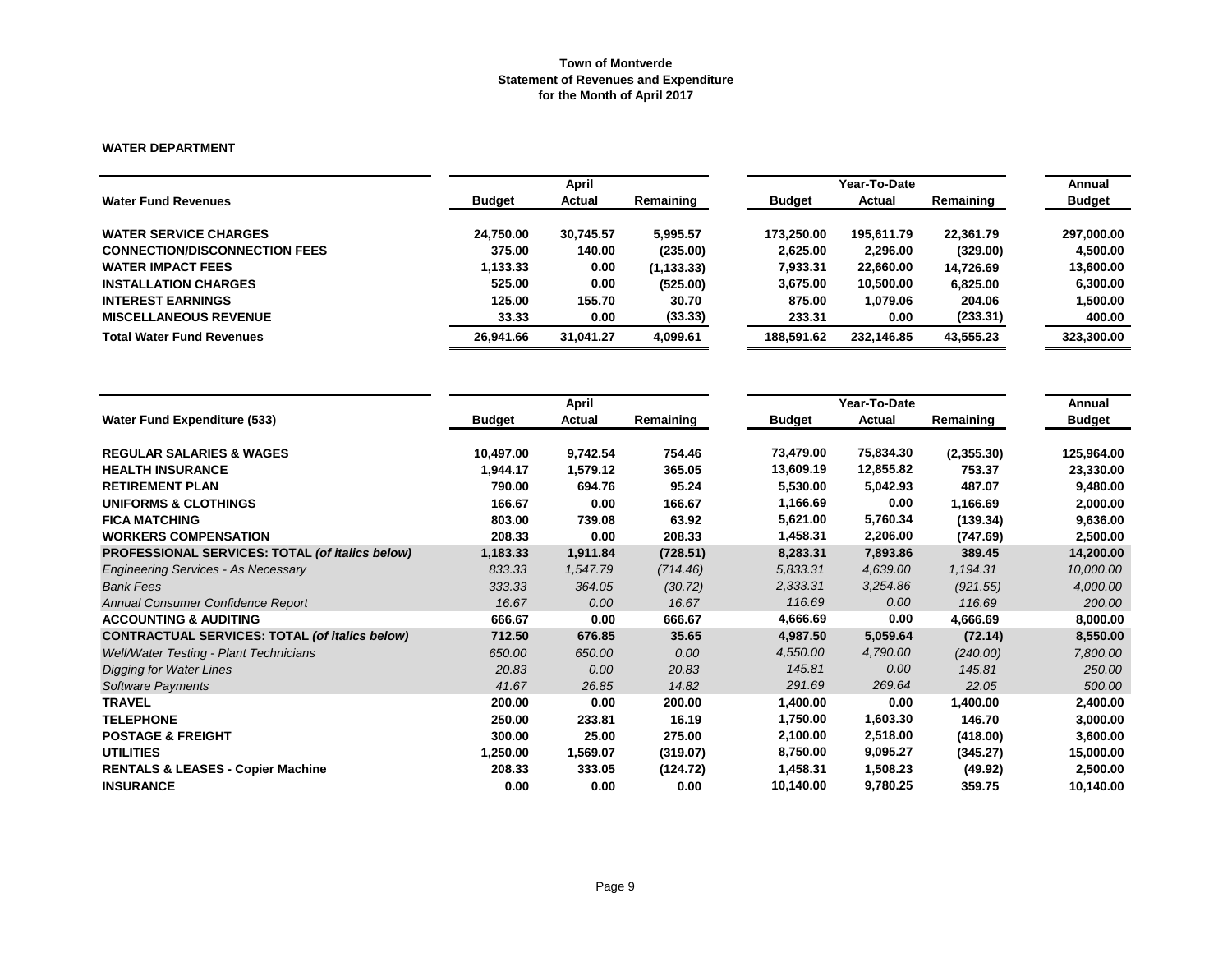| <b>REPAIR &amp; MAINTENANCE: TOTAL (of italics below)</b> | 2,275.00  | 461.79    | 1,813.21  | 15,925.00  | 20,667.81  | (4,742.81)  | 27,300.00  |
|-----------------------------------------------------------|-----------|-----------|-----------|------------|------------|-------------|------------|
| <b>Pest Control</b>                                       | 12.50     | 0.00      | 12.50     | 87.50      | 72.00      | 15.50       | 150.00     |
| Well, Water Main Repairs                                  | 375.00    | 315.51    | 59.49     | 2,625.00   | 8.177.81   | (5, 552.81) | 4,500.00   |
| Software Maintenance - EZ Route, USTI                     | 275.00    | 0.00      | 275.00    | 1,925.00   | 2,440.00   | (515.00)    | 3,300.00   |
| <b>Water Tank Maintenance</b>                             | 1,050.00  | 0.00      | 1,050.00  | 7,350.00   | 5,233.02   | 2.116.98    | 12,600.00  |
| <b>Pipe Repairs</b>                                       | 166.67    | 0.00      | 166.67    | 1,166.69   | 3,861.94   | (2,695.25)  | 2,000.00   |
| <b>Vehicle Repairs</b>                                    | 166.67    | 146.28    | 20.39     | 1,166.69   | 883.04     | 283.65      | 2,000.00   |
| <b>Water Pump Motor Maintenance</b>                       | 0.00      | 0.00      | 0.00      | 0.00       | 0.00       | 0.00        | 0.00       |
| <b>Fire Extinguisher Inspection</b>                       | 4.16      | 0.00      | 4.16      | 29.12      | 0.00       | 29.12       | 50.00      |
| <b>Computer Repair</b>                                    | 100.00    | 0.00      | 100.00    | 700.00     | 0.00       | 700.00      | 1,200.00   |
| APS Major PMI Inspection                                  | 125.00    | 0.00      | 125.00    | 875.00     | 0.00       | 875.00      | 1,500.00   |
| <b>PRINTING &amp; COPYING</b>                             | 100.00    | 0.00      | 100.00    | 700.00     | 945.02     | (245.02)    | 1,200.00   |
| <b>OTHER CURRENT CHARGES: TOTAL (of italics below)</b>    | 700.00    | (145.00)  | 845.00    | 4,900.00   | (135.00)   | 5,035.00    | 8,400.00   |
| Licenses                                                  | 200.00    | 0.00      | 200.00    | 1,400.00   | 0.00       | 1,400.00    | 2,400.00   |
| Recording of Water Liens etc.                             | 25.00     | (145.00)  | 170.00    | 175.00     | (135.00)   | 310.00      | 300.00     |
| <b>MS4 Stormwater Permit</b>                              | 475.00    | 0.00      | 475.00    | 3,325.00   | 0.00       | 3,325.00    | 5,700.00   |
| <b>OFFICE SUPPLIES</b>                                    | 158.33    | 0.00      | 158.33    | 1,108.31   | 183.40     | 924.91      | 1,900.00   |
| <b>OPERATING SUPPLIES</b>                                 | 700.00    | 1,657.92  | (957.92)  | 4,900.00   | 4,022.57   | 877.43      | 8,400.00   |
| <b>FUEL</b>                                               | 208.33    | 130.22    | 78.11     | 1,458.31   | 686.12     | 772.19      | 2,500.00   |
| <b>SUBSCRIPTIONS, MEMBERSHIPS, &amp; TRAINING</b>         | 191.67    | 0.00      | 191.67    | 1,341.69   | 0.00       | 1,341.69    | 2,300.00   |
| <b>MACHINERY AND EQUIPMENT: TOTAL (of italics below)</b>  | 6,126.67  | 0.00      | 6,126.67  | 42,886.69  | 631.59     | 42,255.10   | 73,520.00  |
| <b>SCADA Alarm</b>                                        | 3.333.33  | 0.00      | 3,333.33  | 23,333.31  | 0.00       | 23,333.31   | 40,000.00  |
| Line Locator                                              | 416.67    | 0.00      | 416.67    | 2,916.69   | 0.00       | 2,916.69    | 5,000.00   |
| <b>Backflow Check Valves</b>                              | 710.00    | 0.00      | 710.00    | 4,970.00   | 0.00       | 4,970.00    | 8,520.00   |
| <b>Water Meters</b>                                       | 1,666.67  | 0.00      | 1,666.67  | 11,666.69  | 631.59     | 11,035.10   | 20,000.00  |
| <b>Total Water Fund Expenditure</b>                       | 29,640.00 | 19,610.05 | 10,029.95 | 217,620.00 | 166,159.45 | 51,460.55   | 365,820.00 |

# **WATER FUND RESERVES**

| Reserves (599)                     | <b>Budget</b> | Actual | Remaining | <b>Budget</b> | Actual | Remaining  | Annual<br><b>Budget</b> |
|------------------------------------|---------------|--------|-----------|---------------|--------|------------|-------------------------|
| <b>WATER FUND RESERVES</b>         |               |        |           | 210.600.00    | 0.00   | 210.600.00 | 210.600.00              |
| <b>RESERVE FOR IMPACT FEES</b>     |               |        |           | 90.400.00     | 0.00   | 90.400.00  | 90,400.00               |
| <b>RESERVE FOR BLACKSTILL EAST</b> |               |        |           | 250.000.00    | 0.00   | 250.000.00 | 250.000.00              |
| <b>RESERVE FOR OPERATIONS</b>      |               |        |           | 88.300.00     | 0.00   | 88.300.00  | 88,300,00               |
| <b>Total Reserves</b>              |               |        |           | 639.300.00    | 0.00   | 639,300.00 | 639,300.00              |
|                                    |               |        |           |               |        |            |                         |